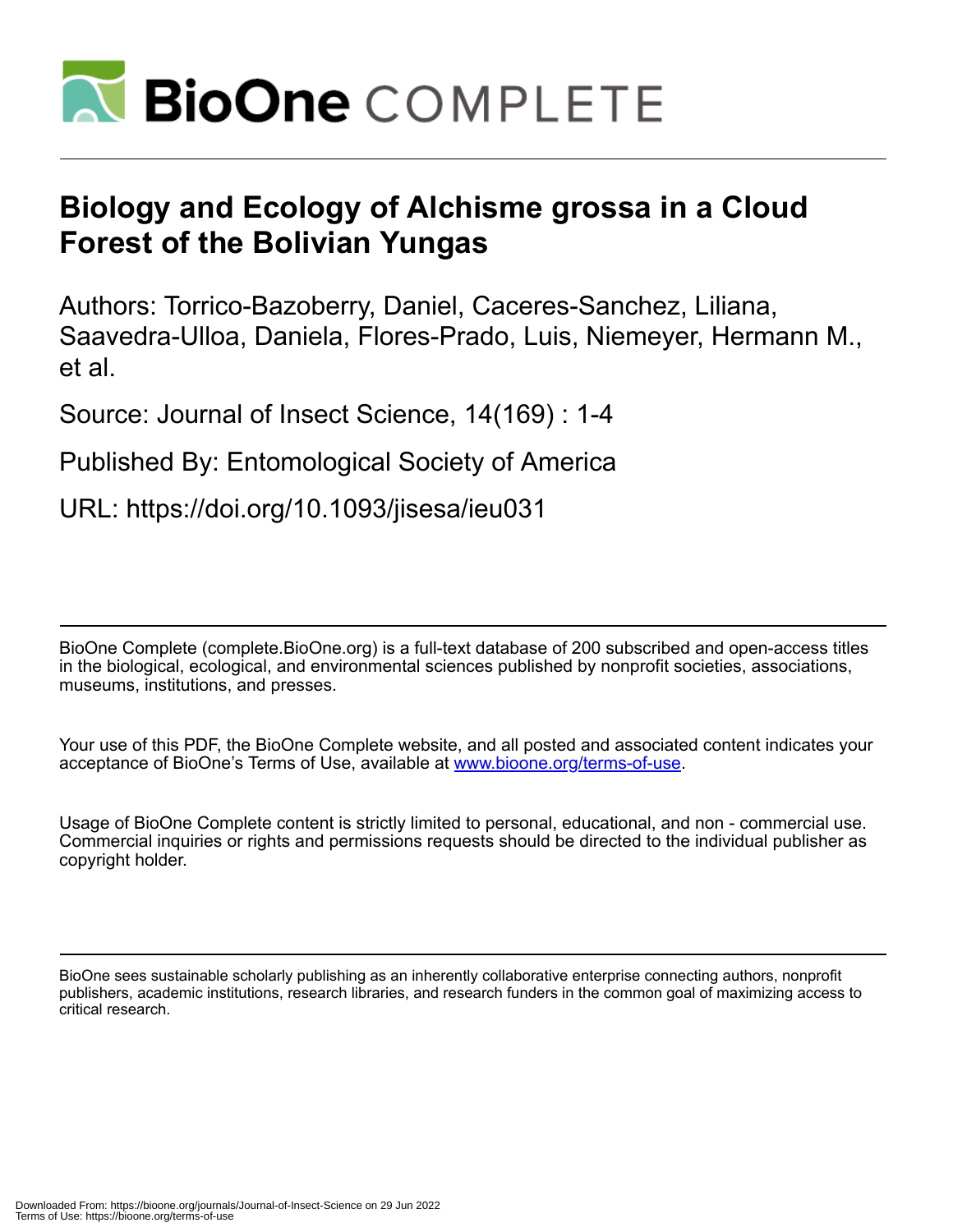#### **RESEARCH**

### Biology and Ecology of Alchisme grossa in a Cloud Forest of the Bolivian Yungas

Daniel Torrico-Bazoberry,<sup>1,2</sup> Liliana Caceres-Sanchez,<sup>1,2</sup> Daniela Saavedra-Ulloa,<sup>1,2</sup> Luis Flores-Prado,<sup>3</sup> Hermann M. Niemeyer,<sup>1</sup> and Carlos F. Pinto<sup>1,2,4</sup>

<sup>1</sup>Laboratorio de Química Ecológica, Facultad de Ciencias, Universidad de Chile, Casilla 653, Santiago, Chile<br><sup>2</sup>Laboratorio de Ecología Química, Departamento de Biología, Universidad Mayor de San Simón, Parque L

<sup>2</sup>Laboratorio de Ecología Química, Departamento de Biología, Universidad Mayor de San Simón, Parque La Torre # 1720, Cochabamba, Bolivia

<sup>3</sup>Instituto de Entomología, Facultad de Ciencias Básicas, Universidad Metropolitana de Ciencias de la Educación, Av. José Pedro Alessandri 774, Santiago, Chile  ${}^{4}$ Corresponding author, e-mail: cpintonavia@gmail.com

#### Subject Editor: Stuart Wigby

J. Insect Sci. 14(169): 2014; DOI: 10.1093/jisesa/ieu031

ABSTRACT. Treehoppers (Membracidae) exhibit different levels of sociality, from solitary to presocial. Although they are one of the best biological systems to study the evolution of maternal care in insects, information on the biology of species in this group is scarce. This work describes the biology and ecology of Alchisme grossa (Fairmaire) (Hemiptera: Membracidae) in a rain cloud forest of Bolivia. This subsocial membracid utilizes two host-plant species, Brugmansia suaveolens (Humb. & Bonpl. ex Wild) Bercht. & J.Presl and Solanum ursinum (Rusby) (both Solanaceae), the first one being used during the whole year and the second one almost exclusively during the wet season. The development of A. grossa from egg to adult occurred on the plant where eggs were laid. Maternal care was observed during the complete nymphal development, and involved behavioral traits such as food facilitation and antidepredatory defense. Life cycle was longer on B. suaveolens during the dry season and shorter on S. ursinum during the wet season. Mortality was similar on both host plants during the wet season but was lower on B. suaveolens during the dry season. The presence of a secondary female companion to the egg-guarding female individual and occasional iteropary is also reported.

Key Words: Brugmansia suaveolens, Hoplophorionini, maternal care, Solanum ursinum

Treehoppers (Hemiptera: Membracidae) are a highly diverse, cosmopolitan, sap-feeding group of insects. They range from monophagous, which use a single species of host plant, to polyphagous, which use plants from different families [\(Dietrich and Deitz 1991;](#page-4-0) [Wood 1993a;](#page-4-0) [Cryan et al. 2004](#page-4-0); [Morales and Beal 2006](#page-4-0); [Lin 2006](#page-4-0), [2007](#page-4-0)). Diet breadth has been associated to latitudinal effects: tropical treehoppers tend to be oligophagous or polyphagous and temperate treehoppers tend to be monophagous [\(Wood 1984,](#page-4-0) [Reithel and Campbell 2008\)](#page-4-0). Various genera of membracids show host-specialization patterns in which a synchrony occurs between the insect's life cycle and host-plant phenology [\(Wood and Olmstead 1984](#page-4-0), [Wood 1993b](#page-4-0), [Sattman and](#page-4-0) [Cocroft 2003\)](#page-4-0).

Membracids are characterized by a pronotum that can show huge variation among species [\(Funkhouser 1917,](#page-4-0) [Wood 1993a,](#page-4-0) [Dietrich et al.](#page-4-0) [2001,](#page-4-0) [Lin 2006\)](#page-4-0). Among the roles suggested for this unique structure are crypsis (i.e., mimetism with the host plant or imitation of other insects) and defense (i.e., aposematism or mechanical barrier; [Wood 1974,](#page-4-0) [1993a](#page-4-0); [Roy et al. 2007](#page-4-0)). Chemical and mechanical cues are the most important signals mediating intraspecific (i.e., courtship, aggregation) and interspecific (i.e., mutualism with ants) communication [\(Nault et al](#page-4-0). [1974;](#page-4-0) [Cocroft 2003](#page-4-0), [2005](#page-4-0)). Oviposition habits in membracids vary from semelparous to iteroparous, depending in some cases on the presence of egg-guarding behavior in the species ([Wood 1993a,](#page-4-0) [Lin 2006](#page-4-0)).

Treehoppers include species that exhibit a solitary mode of life and also species exhibiting nymphal or adult aggregations with subsocial behaviors, i.e., continuous maternal care of progeny ([Wood 1993a,](#page-4-0) [Stegmann and Linsenmair 2002,](#page-4-0) [Cryan et al. 2004,](#page-4-0) [Lin 2006](#page-4-0)). The tribe Hoplophorionini, which includes extensively studied subsocial and presocial species (e.g., Umbonia crassicornis and Platycotis vittata), displays behavioral traits such as maternal care, an ancient trait in the tribe which can involve behaviors such as antidepredatory defense, eggguarding, and nymphal feeding facilitation [\(Wood 1993a,b;](#page-4-0) [Lin 2004,](#page-4-0) [2006\)](#page-4-0). Few descriptive studies on the life history and ecology of these insects have been reported, particularly of members of the tribe

Hoplophorionini, thus limiting the advance of social studies in Hemiptera [\(McKamey and Deitz 1996](#page-4-0), [Lin 2007\)](#page-4-0).

Alchisme grossa (Fairmaire) (Hemiptera: Membracidae) is a Hoplophorionini treehopper that exhibits a neotropical distribution in Central and South America [\(Dietrich and Deitz 1991](#page-4-0), [Wood 1993a](#page-4-0), [Lin](#page-4-0) [2004](#page-4-0)). In a cloud forest of the Bolivian Yungas, A. grossa utilizes Brugmansia suaveolens (Humb. & Bonpl. ex Wild) Bercht. & C. Presl (Solanaceae) and Solanum ursinum (Rusby) (Solanaceae) as host plants. We have characterized the life cycle of A. grossa on both host plants, the social patterns associated with maternal care, and host-plant use and preference during the year.

#### Methods

Study Site. Field work was performed at Incachaca (Cochabamba, Bolivia,  $17^{\circ}13'$ S to  $65^{\circ}49'$ W; 2,450 meters above sea level (m.a.s.l.)) within the Yungas biogeographical region, which is characterized by a wide altitudinal cline and  $\sim$ 3,700 mm of rainfall per year concentrated from October to March [\(Navarro and Maldonado 2002\)](#page-4-0). Although A. grossa was frequently found when walking within the native forest, for conveniency of access, the study site chosen was a small 90-yr-old pine forest  $(\sim 6$  Ha) planted within the native forest; the understory vegetation is composed mostly of small native trees and bushes, among which the most abundant are B. suaveolens and S. ursinum, the host plants of A. grossa.

Life Cycle, Host-Plant Use and Behavior of A. grossa. A. grossa was monitored on both host plants during 1 yr (February 2011–February 2012), to describe, during the dry and wet seasons, its life cycle, host-plant use, and behavioral patterns. The pronotum of 100 egg-guarding females and 100 solitary females was marked with a permanent marker (Stabilo). This process was performed twice on *B. sua*veolens (dry and wet season) and only once on S. ursinum (wet season), corresponding to the observed presence of the insect on each host plant. A code was used based on dots, lines, and colors which characterized every single individual.

V<sup>C</sup> The Author 2014. Published by Oxford University Press on behalf of the Entomological Society of America.

This is an Open Access article distributed under the terms of the Creative Commons Attribution Non-Commercial License (http://creativecommons.org/licenses/by-nc/4.0/), which permits non-commercial re-use, distribution, and reproduction in any medium, provided the original work is properly cited. For commercial re-use, please contact journals.permissions@oup.com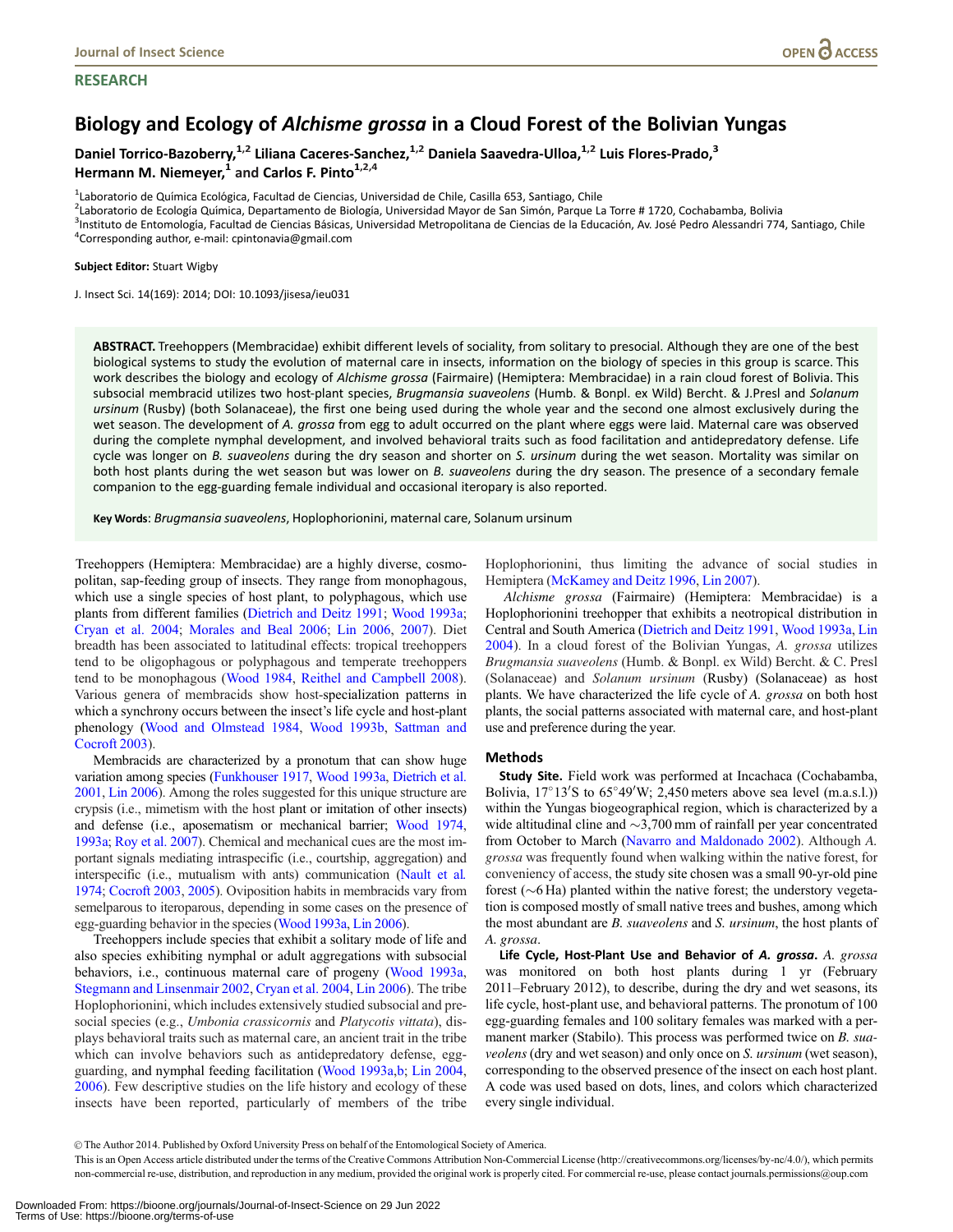A. grossa constitutes social groups composed of an egg-guarding female and her clutch, named from now onward a "family." In total, 158 families of A. grossa on B. suaveolens (87 in the wet season and 71 in the dry season) and 30 families on S. ursinum (in the wet season) were monitored during their complete development, and the data were used to describe its life cycle. Families were observed every week during the whole development process to determine the developmental stage, number of individuals, and behavioral patterns. The duration of the first and second instars on B. suaveolens during the dry and wet seasons and on both host plants during the wet season was compared with two-way repeated measures Analysis of variance (ANOVA) followed by Holm–Sidak post hoc tests [\(Sokal and Rohlf 2012\)](#page-4-0). Only these two instars were compared because almost 90% of mortality events occurred during these stages, and hence the number of surviving replicates was too small for trustworthy comparisons using later instars. The mortality of families was defined as the ratio between the number of families whose members had all died before reaching the third-instar stage over the total number of families studied on each host plant and season.

Host-Plant Characterization. All host-plant individuals in the study area were counted at one point during the wet season when both host plants were being used. Two indices were constructed to characterize host plants, one related to resource availability (plant volume approximated to a rectangular parallelepiped) and another related to resource quality (number of young leaves/number of mature leaves). The total number of families on each host-plant individual was also counted to characterize the pattern of host-plant use. These proxies were compared using one-way Analysis of variance (ANOVA) on ranks followed by post hoc Dunn's test [\(Sokal and Rohlf 2012\)](#page-4-0).

Egg Clutch Recognition and Maternal Care. To characterize recognition and/or orientation patterns by females, 21 egg-guarding marked females on different plants of B. suaveolens were removed and relocated 60 cm below their original clutch on the main stem. The number of females which returned to their clutches was observed 90 min after relocation and then 7 d later. Results were compared with an exact binomial probability test [\(Sokal and Rohlf 2012\)](#page-4-0).

To evaluate the importance of female presence on the survivorship of the offspring, 10 guarding females were manually removed from their respective families on B. suaveolens, five of which were at the egg-guarding stage and five at the first-instar stage. The clutches were observed 90 min after guarding female removal, 7 d later and 14 d later.

Female Defense Patterns. Seven morphospecies of predators (one reduviid, one coccinelid, one vespid wasp, and four arachnids), two of parasitic mites parasitizing eggs, nymphs, and adults, and one of an ichneumonid endoparasitoid parasitizing only nymphs were found. To characterize defense behavior of females, the most abundant predator (reduviid,  $n = 9$ ) was collected, positioned individually over the midrib in the tip of B. suaveolens leaf, and confronted with an A. grossa female under two treatments: 1) egg-guarding female  $(n = 5)$  and 2) solitary female  $(n = 4)$ . Behavioral responses of females were recorded from the moment the predator was positioned on the leaf until the moment it left it. Female behaviors considered were: to confront the predator (the female produced strong and fast kicking movements with its metathoracic legs, twisting body motions, or wing fanning and buzzing) and to escape from the predator (the female flies, jumps, or walks away from the leaf). Data were analyzed using Fisher's exact test to compare the frequency of escaping and confronting events in solitary and eggguarding females ([Sokal and Rohlf 2012](#page-4-0)).

#### Results

**General Observations.** Sex in adults was determined by observing the presence of an ovipositor in females and the frontal section of the pronotum (black in males and bright green in females). Mating events were observed in the principal stem of both host plants in sunny mornings during the wet season. In both host plants, the female oviposits on the midrib tissue of the underside of a leaf, covers the eggs with accessory gland secretion, and positions itself over the clutch; this grouping constitutes a family. Normally, an individual host plant hosted several families, but in most cases, a single family was observed per leaf. Only in six cases (out of 158), two families were found on the same leaf on B. suaveolens. Approximately 1 wk before egg hatching, the female produced a series of feeding slits, i.e., small perforations on the midrib tissue around the clutch made by the female using her ovipositor, which facilitated feeding by first-instar nymphs [\(Lin 2006](#page-4-0)).

Life cycles on both host plants were constituted by an equal number of stages (egg, five nymphal instars, and adult). The five nymphal instars differed in size, color, and ornamentation (dorsal spines). Thus, first instars had a transparent pronotum and lacked dorsal spines; second instars had black stripes on the pronotum and dorsal spines were almost imperceptible; and third, fourth, and fifth instars had two green anterior dorsal spines and two black posterior spines, and a pronotum with black stripes. During the first three instars, nymphs remained aggregated within the leaf (usually on the underside midrib) where they were born. Fourth and fifth nymphal instars showed distinct patterns of dispersion depending on the host plant where they developed. Nymphs on B. suaveolens remained aggregated within the leaf until the end of the fifth instar. In S. ursinum, aggregation was observed only until the end of the third instar. Usually, dispersed nymphs formed mixed familiar aggregations on the principal stem with adults and nymphs of other families. The duration of the fourth and fifth nymphal instars on S. ursinum could still be estimated by periodically observing the remaining nymphs on the principal stem of the plant because the families on an individual plant were normally at different stages of development. In two of the six cases where two females oviposited on the same leaf on B. suaveolens, one of the two egg-guarding females abandoned the leaf and the remaining female guarded the two groups of nymphs which had become mixed within the leaf.

Mean total duration of the cycle on B. suaveolens varied depending on the season (dry season  $= 113$  d and wet season  $= 76$  d), while the mean duration on S. ursinum (wet season only) was 51 d. Duration of the first two nymphal instars showed differences between seasons and hosts ( $F = 42.343$ ; df = 2;  $P < 0.01$ ), being longer during the dry season on *B. suaveolens*, and shorter on *S. ursinum* during the wet season  $(P < 0.05$ ; [Table 1](#page-3-0)). Family mortality was 0.5 on *B. suaveolens* during the dry season, 0.83 on B. suaveolens during the wet season, and 0.86 on S. ursinum during the wet season.

In 45 of the 158 families monitored on B. suaveolens, a fifth-instar nymph (3 cases) or mature adults (42 cases, seven with males and 35 with females) were observed at some point of the development of the family accompanying the guarding female. Nymphs and males never accompanied the guarding female for more than 2 d, whereas females were seen accompanying the guarding female for periods of up to 1 wk. When the companions were adult females, offspring were at the egg stage in 18 of the 35 cases. In six of these 18 cases, the guarding female left the family and the female companion took her place over the egg clutch for a period no longer than 1 wk. Within this period, either the original guarding female came back to the family and the family continued normal development (four cases) or the original guarding female did not come back and the family died. In those cases where a companion female was observed next to a clutch of nymphs, it remained no more than 7 d.

Besides the previously described behaviors such as covering eggs with secretion, facilitating nymphal feeding through construction of feeding slits, and egg guarding, A. grossa mothers produced abdomen vibrations, suggesting communication as shown by other membracids (Cocroft 1999a, b, [2001,](#page-4-0) [2005;](#page-4-0) Cocroft and Rodríguez 2005).

At the end of 2011, two previously marked and monitored eggguarding females were found performing a second oviposition event, suggesting that A. grossa could be a moderately or facultatively iteroparous species.

Host-Plant Use. In the forest where fieldwork was performed, A. grossa was found using B. suaveolens from April to September (dry season) and both host plants from October to March (wet season);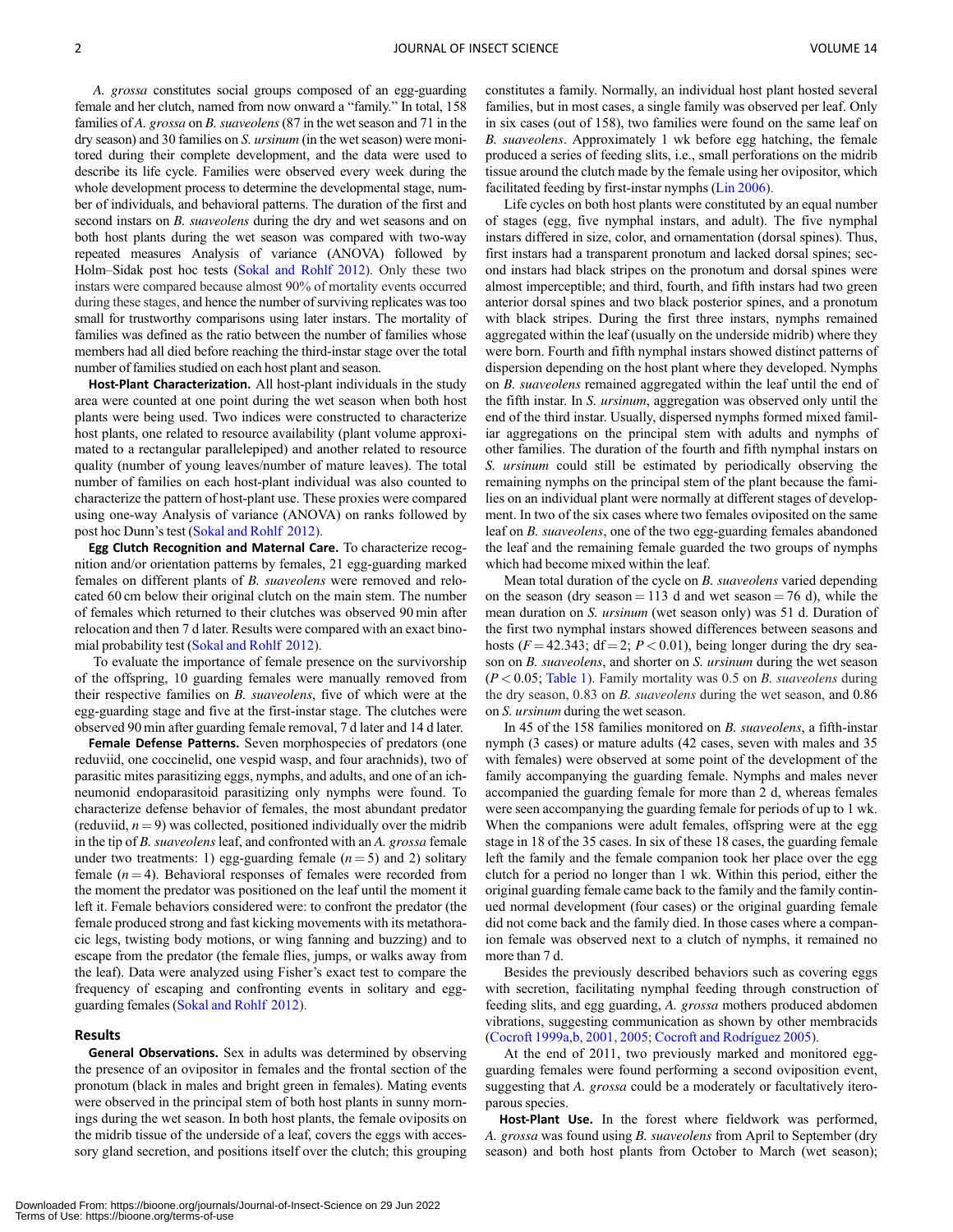<span id="page-3-0"></span>Table 1. Summary of the life cycle of Alchisme grossa on B. suaveolens during the dry season (April–September 2011) and on B. suaveolens and S. ursinum during the wet season (October 2011 to March 2012)

| Stage                                                    | Instar duration<br>on B. sugveolens<br>(dry season) | Instar duration<br>on B. suaveolens<br>(wet season) | Instar duration<br>on S. ursinum<br>(wet season) |
|----------------------------------------------------------|-----------------------------------------------------|-----------------------------------------------------|--------------------------------------------------|
| Egg                                                      | $48 \pm 7$                                          | $31 \pm 2$                                          | $21 \pm 7$                                       |
| First instar                                             | $19 \pm 1$                                          | $14 \pm 1$                                          | $6 \pm 2$                                        |
| Second instar                                            | $18 \pm 1$                                          | $10 \pm 1$                                          | $6 \pm 2$                                        |
| Third instar                                             | $12 \pm 2$                                          | $13 \pm 1$                                          | $9 \pm 1$                                        |
| Fourth instar                                            | $14 \pm 3$                                          | $5 \pm 1$                                           | 6 ± 3                                            |
| Fifth instar                                             | $2 \pm 1$                                           | $3 \pm 0$                                           | $3 \pm 1$                                        |
| Total                                                    | $113 \pm 3$                                         | $76 \pm 1$                                          | $51 \pm 3$                                       |
| Duration of each stage is shown in days (mean $\pm$ SD). |                                                     |                                                     |                                                  |

nevertheless, individuals developing on one of these host plants rarely utilized the alternative host to feed or oviposite (CFP, unpublished data). The phenology of each host plant was characterized. A pattern of asynchronic continuous cycles of flowering and fructification during the year was observed with a mean of three events of flowering and fructification per plant. The development of each individual of A. grossa from egg to adult was completed on the host plant where they were born; nevertheless, the mechanism that triggers host-plant alternation during the wet season remains unknown.

Resource Quality and Host-Plant Use. The number of individuals of S. ursinum in the study area was around 10 times that of B. suaveolens. Although resource quality did not differ between host plants  $(H = 2.127, df = 1, P = 0.145)$ , resource availability differed significantly between host plants ( $H = 14.430$ ,  $df = 1, P < 0.01$ ), being higher in B. suaveolens. The total number of families per plant on each of the two host plants differed significantly  $(H = 8.921, df = 1, P < 0.05)$ , being higher on *B. suaveolens* ( $P < 0.05$ ).

Maternal Care: Orientation and Predation Bioassays. Five of the 21 relocated egg-guarding females returned to their clutches within 90 min of being relocated, while a total of 15 had come back to their egg clutches 7 d later; this pattern was significantly different from that expected by chance (exact binomial probability,  $P < 0.05$ ). Egg clutches to which the egg-guarding female did not return did not survive.

In the case of egg clutches where the egg-guarding female was manually removed, 80% of them suffered predation after 2 wk and the rest showed signs of desiccation; in the case of removal of the guarding female from clutches with first-instar nymphs, the nymphs apparently died of starvation after 1 or 2 d.

None of the egg-guarding females fled in the presence of a natural predator and all of them showed confronting behavior; none of the solitary females displayed confronting behavior: 78% of them escaped and the rest remained motionless. Both behaviors differed significantly between treatments ( $P < 0.05$ ).

#### Discussion

Patterns of host-plant use and specialization in a single plant family, as now described for A. *grossa*, have also been reported for other membracids [\(Wood and Guttman 1983](#page-4-0), [Wood and Olmstead 1984\)](#page-4-0). These patterns have been related to biogeographical features, whereby higher degrees of ecological specialization are found at higher elevations ([Wood 1984\)](#page-4-0) and within relatively constant landscapes ([Futuyma and](#page-4-0) [Moreno 1988](#page-4-0)), two conditions prevailing in our study site.

Host specialization has been argued to be driven in many cases by secondary metabolites of plants [\(Futuyma and Moreno 1988,](#page-4-0) [Schoonhoven et al. 2005,](#page-4-0) [Iason et al. 2012\)](#page-4-0). Both B. suaveolens and S. ursinum are characterized by the presence of alkaloids, one the most studied type of compounds in relation with ecological interactions

([Roberts and Wink 1998,](#page-4-0) [Eich 2008\)](#page-4-0). Chemical traits could be a factor affecting the quality as hosts of B. suaveolens and S. ursinum and hence feeding preferences by A. grossa, as has been observed in other phytophagous insects ([Sotka et al. 2003,](#page-4-0) [Hori et al. 2011\)](#page-4-0). Changes in the feeding preferences could explain variations in the patterns of use of both host plants. Nevertheless, the patterns of specialization observed can also be explained by historical restrictions such as phylogenetic constraints in species in which a particular specialization represent the retention of an ancestral state [\(Bernays and Chapman 1994](#page-4-0), [Futuyma](#page-4-0) [and Moreno 1988\)](#page-4-0).

The alternation of host plant also has consequences on the ecology and biology of individuals; for example, a variation in life cycle duration and changes in signal traits interfering with mate recognition have been associated to host alternation in membracids [\(Lin and Wood 2002;](#page-4-0) [Cocroft et al. 2008,](#page-4-0) [2010\)](#page-4-0). In the case of A. grossa, differences in life cycle duration could be related to phenological changes in the host plants (i.e., chemistry) or seasonal changes related to weather (i.e., humidity, temperature) of these zones [\(Navarro and Maldonado 2002,](#page-4-0) [Hori et al. 2011\)](#page-4-0). It has been suggested that host alternation is related to the onset of diversification via ecological speciation, a hypothesis which states that host-specialized species occur via disruptive selection on host preference with the feedback of the preference of organisms to mate on their favorite host ([Futuyma and Moreno 1988](#page-4-0), [Wood et al.](#page-4-0) [1999](#page-4-0)). However, although egg-guarding females of A. grossa showed the capability to recognize and defend their clutches, their presence is vital for nymphal survival, and such recognition capacity was not related to host-plant alternation. Reproductive patterns of preference in A. grossa in the context of host alternation should be pursued.

Among membracids, it is assumed that species showing maternal care during nymphal development are semelparous [\(Wood 1984,](#page-4-0) [1993a;](#page-4-0) [McKamey and Deitz 1996;](#page-4-0) [Lin 2006\)](#page-4-0), while those genera that are iteroparous or at least moderately iteroparous show ant mutualism, i.e., nymphal tending by ants whereby ants obtain honeydew excreted by nymphs and nymphs obtain protection against natural enemies ([Nikhat and Imtiaz 1979,](#page-4-0) [Stegmann and Linsenmair 2002,](#page-4-0) [Zink 2003a,](#page-4-0) [Linares et al. 2010\)](#page-4-0). Moreover, [Wood \(1984\)](#page-4-0) proposes that landscape constancy promotes iteropary in membracids. A. grossa differs from most of these patterns by being a species without ant mutualism, which shows a high level of maternal care, but exhibits a moderate level of iteropary. Additionally, A. grossa is exceptional because the tribe Hoplophorionini has been characterized as being strictly semelparous ([Wood 1993a\)](#page-4-0).

Behavioral traits in A. *grossa*, such as aggregation of two nymphal groups to be tended by one female as well as an important number of clutches with the occasional presence of a mature adult female accompanying the egg-guarding female, could be explained by two distinct behavioral scenarios: one suggesting the occurrence of cooperative care ([Lin 2006\)](#page-4-0) and another brood parasitism [\(Zink 2003b\)](#page-4-0). Under the first scenario, cooperative care could evolve if it is maintained for a considerable time during nymphal development. Nevertheless, the short time that companion females remained in the clutch suggests a brood-parasitism scenario, i.e., a strategy whereby female adults "parasitize" other families and distribute their eggs among various clutches during the short accompanying periods on each ([Zink 2003b](#page-4-0)).

Life and social traits described for A. grossa were more complex than expected from descriptions of other members of the tribe Hoplophorionini. The mechanisms and ecological effects associated with host-plant alternation and the biological role of companion females related with social evolution seem to have an ideal model study system in A. grossa.

#### Acknowledgments

We thank F. Rodríguez and P. Vallejo for their help during fieldwork; D. Flynn and I. Bustamante for help with the identification of the membracid and the host plants, respectively. We are also indebted to the Latin American Network for Research on Bioactive Natural